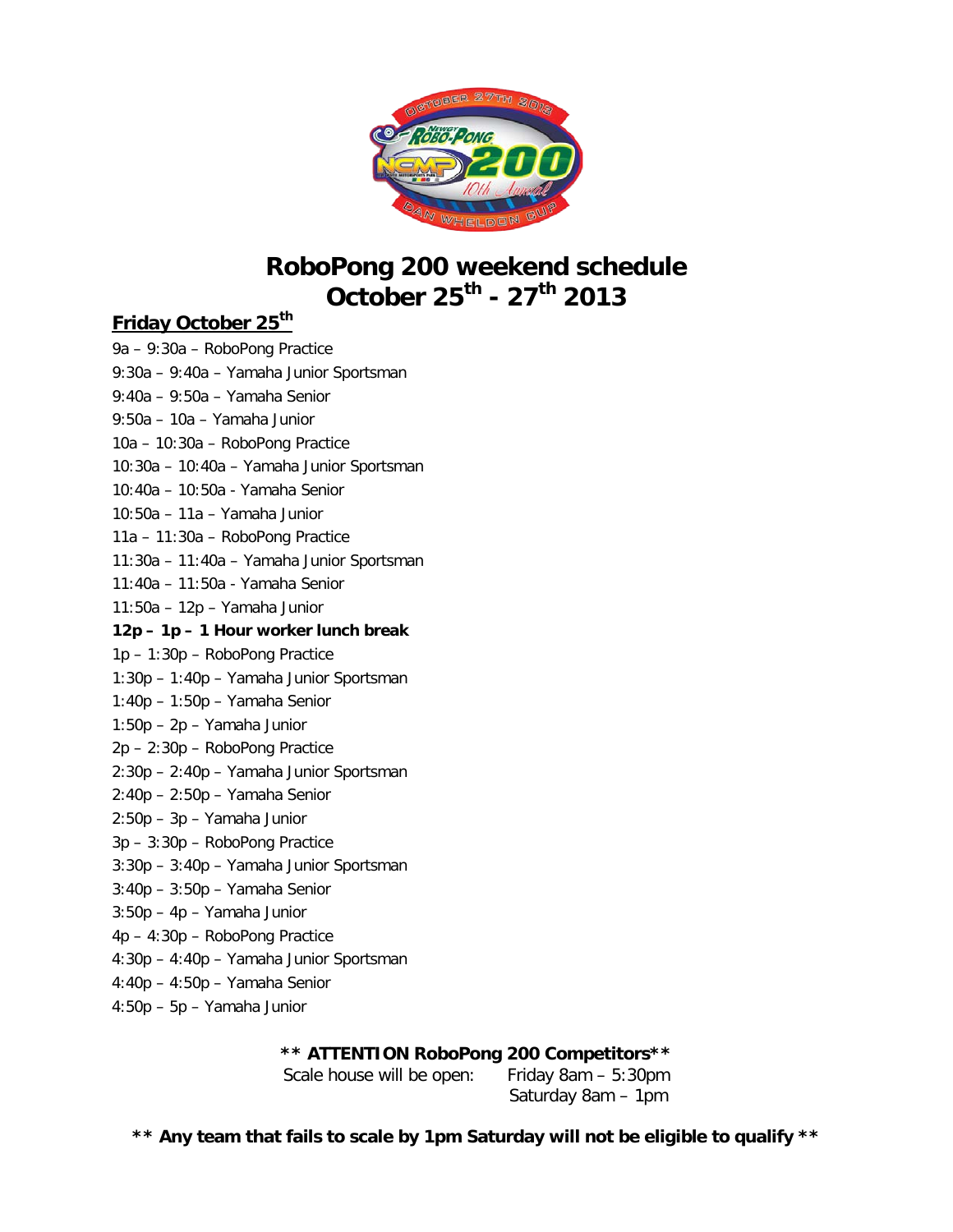#### **Saturday October 26th**

9a – 9:20a – RoboPong Practice

9:20a – 9:30a – Yamaha Junior Sportsman 9:30a – 9:40a – Yamaha Senior 9:40a – 9:50a – Yamaha Junior 9:50a – 10a – Driver #1 Dan Wheldon Memorial ProAm Race 10a – 10:10a – Driver #2 Dan Wheldon Memorial ProAm Race 10:10a – 10:30a – RoboPong Practice 10:30a – 10:40a – Yamaha Junior Sportsman 10:40a – 10:50a – Yamaha Senior 10:50a – 11 – Yamaha Junior 11a – 11:10a – Driver #3 Dan Wheldon Memorial ProAm Race 11:10a – 11:20a – Driver #4 Dan Wheldon Memorial ProAm Race 11:20a – 11:40a – RoboPong Practice **(Transponders must be in place)** 11:40a – 11:50a – Yamaha Junior Sportsman **(Transponders must be in place)** 11:50a – 12p – Yamaha Senior **(Transponders must be in place)** 12p – 12:10p – Yamaha Junior **(Transponders must be in place) 12:30p – 2:30p – Dan Wheldon Memorial ProAm Race** 2:30 – 2:50 – Trophy Presentation for Dan Wheldon Memorial ProAm Race 2:50p – 3p – RoboPong Practice **(Transponders must be in place)** 3p – 3:10p – Yamaha Junior Sportsman **(Transponders must be in place)** 3:10p – 3:20p – Yamaha Senior **(Transponders must be in place)** 3:20p – 3:30p **-** Yamaha Junior **(Transponders must be in place)** 3:30p – 3:40p – Yamaha Junior Sportsman Qualifying by groups, which is determined by timed practice speed. Each group will get 3 timed laps. 3:45p – 3:55p – Yamaha Senior Qualifying by groups, which is determined by timed practice speed. Each group will get 3 timed laps. 4p – 4:10p – Yamaha Junior Qualifying by groups, which is determined by timed practice speed. Each group will get 3 timed laps. 4:10p – 5:10p – RoboPong 200 Qualifying by groups, which is determined by timed practice speed. Each group will get 3 timed laps. 5:10p – 5:30p – Yamaha Junior Sportsman 15 Lap Pre-Final 5:30p – 5:50p – Yamaha Senior 15 Lap Pre-Final 5:50p – 6:10p – Yamaha Junior 15 Lap Pre-Final **6:30p – MANDATORY driver's meeting for all RoboPong 200 competitiors \*\* ATTENTION RoboPong 200 Competitors\*\*** Scale house will be open: Friday 8am – 5:30pm Saturday 8am – 1pm **\*\* Any team that fails to scale by 1pm Saturday will not be eligible to qualify \*\***